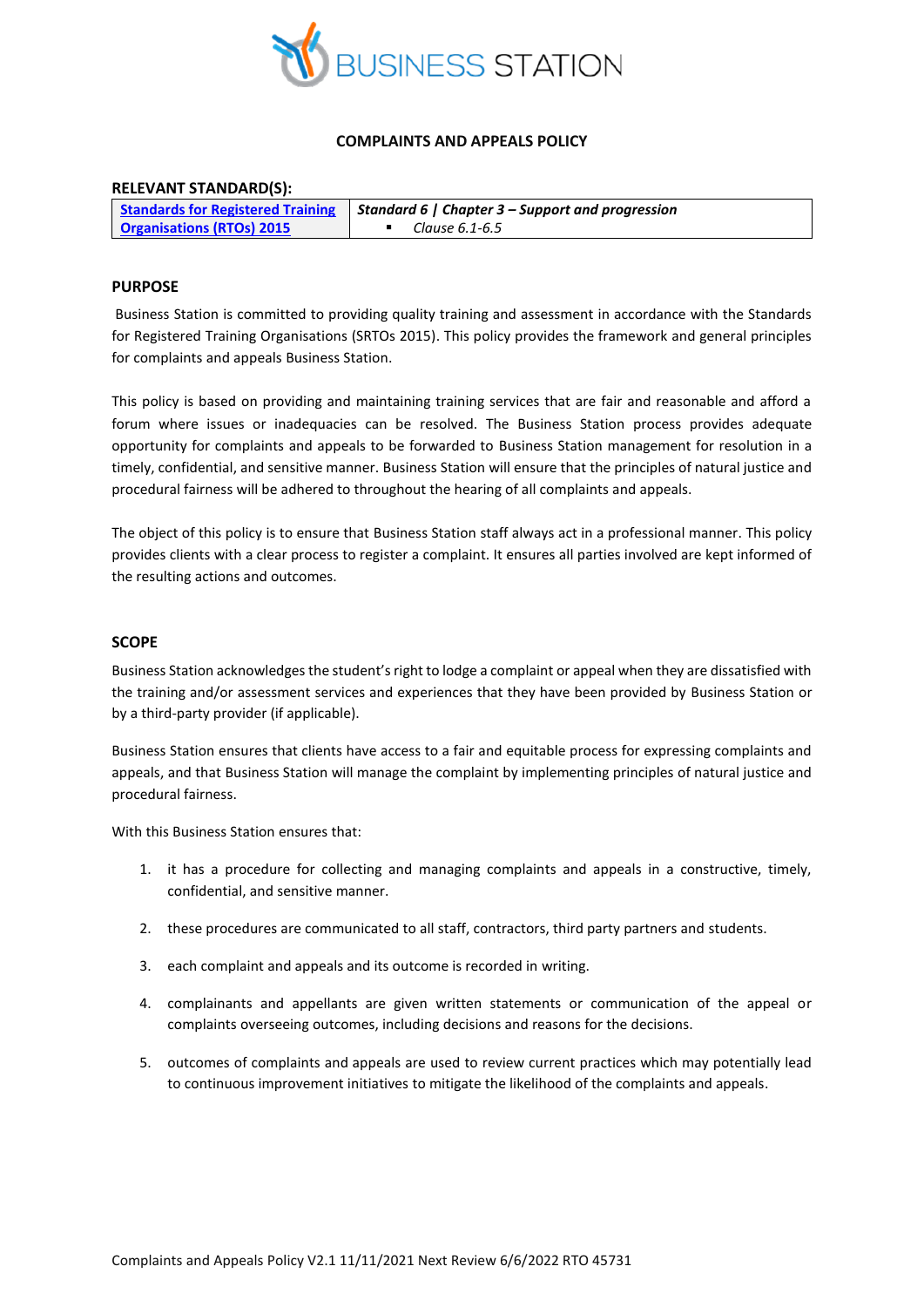

### **POLICY PRINCIPLES**

#### **Complaints and Appeals Policy:**

- 1. Details concerning the scope of Business Station Complaints and Appeals Policy are to be clearly displayed throughout the Business Station and contained within the Student Handbook, Staff Handbook and Website.
- 2. Complaints and appeals are treated seriously and dealt promptly, impartially, sensitively and in confidence.
- 3. Complaints and appeals will be resolved on an individual case basis and as the needs arise.
- 4. All Business Station students have the right to express a concern or problem and/or lodge a formal complaint if they are dissatisfied with the training and assessment services they have been provided, including through a third party (if applicable) or the behavioural conduct of another learner or Business Station.
- 5. Business Station supports the right of a student to lodge an appeal against any assessment decision and will not impair that right in any way. Business Station will do everything possible to address the appeal in an unbiased and professional manner.
- 6. The handling of a complaint or appeal is to commence within ten working days of the lodgement of the complaint or appeal and all reasonable measures are taken to finalise the process as soon as practicable.
- 7. All complaints and appeals are acknowledged in writing and finalised as soon as practicable. Business Station will aim to complete the complaints process as quickly as possible and within a total of thirty calendar days. Business Station will keep the learner informed of the progress of the complaint throughout the process by phone communication, email correspondence or face-to-face meeting.
- 8. If the complaint will take more than sixty calendar days to finalise, Business Station will inform the complainant in writing providing the reasons why more than sixty calendar days are required.
- 9. All complaints will be recorded in the Business Station Complaints and Appeals Register and on the student record in the Student Management System. These records including the outcomes will be secured and maintained by Business Station.
- 10. No Business Station shall disclose information to any person without the permission of the RTO Manager, A decision to release information to third parties can only be made after the complainant is given permission for this to occur.

## **Types of Complaints**

A complaint or grievance may include allegations involving the conduct of:

- 1. the RTO, its trainers and assessors or other staff members.
- 2. a third-party providing services on behalf of Business Station**;** or
- 3. a student of Business Station**.**

#### **Grounds for Appeal**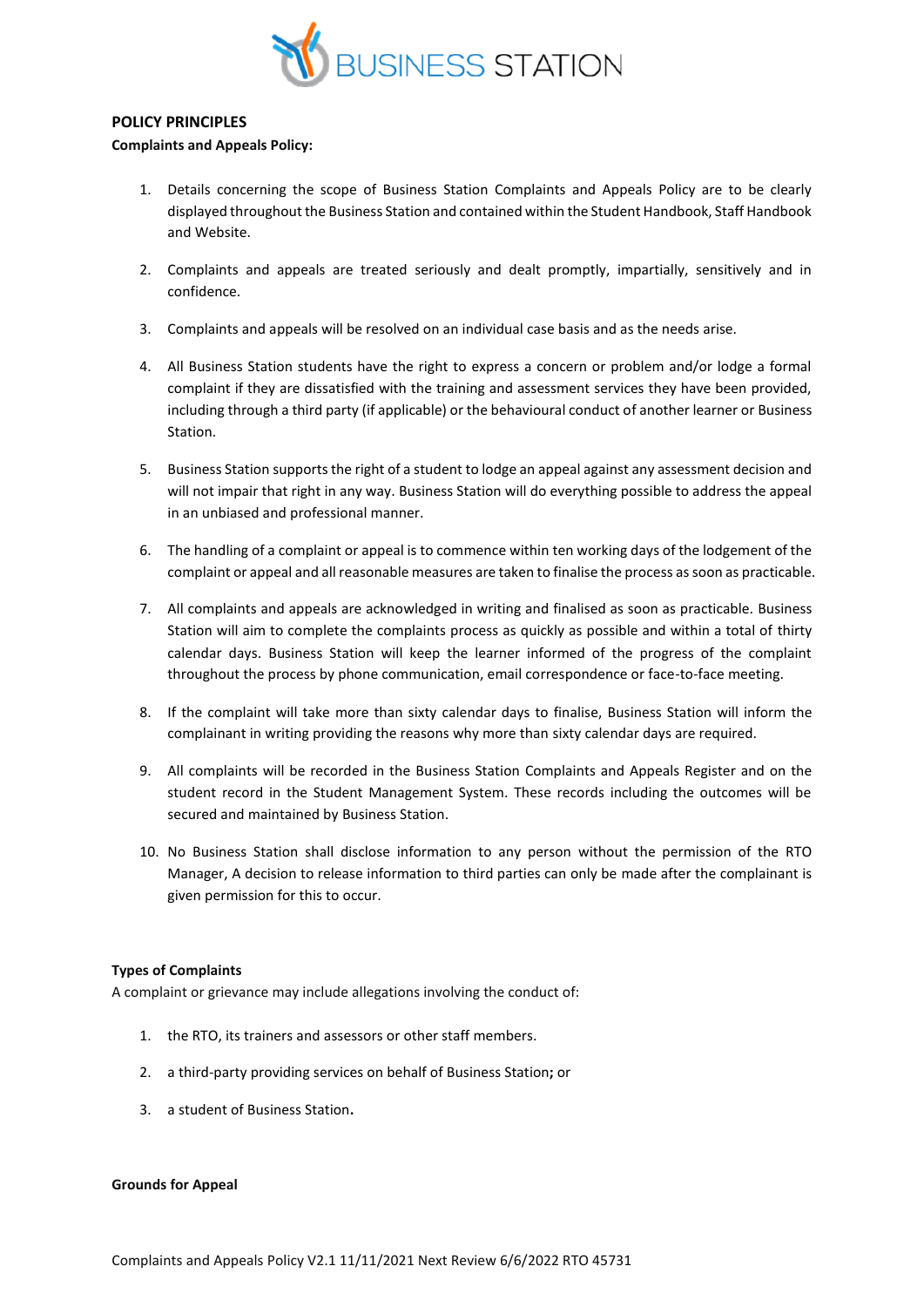

Valid grounds for an appeal against an assessment decision (where the client feels the assessment decision is incorrect) could include the following:

- 1. the judgment as to whether competency has been achieved and demonstrated was made incorrectly.
- 2. the judgement was not made in accordance with the assessment plan.
- 3. alleged bias of the assessor.
- 4. alleged lack of competence of the assessor.
- 5. alleged incorrect information from the assessor regarding the assessment process.
- 6. alleged inappropriate assessment process for the competency.
- 7. faulty or inappropriate equipment; and/or
- 8. inappropriate conditions.

### **Appeal Outcomes**

- 1. Appeal is upheld; in this event the following options will be available:
	- a. The Business Station assessment will be re-assessed, potentially by another assessor.
	- b. Appropriate recognition will be granted.
	- c. A new assessment shall be conducted / arranged.
- 2. Appeal is rejected / not upheld; in accordance with the Business Station assessment policy, the client will be required to:
	- a. undertake further training or experience prior to further assessment; or
	- b. re-submit further evidence; or
	- c. submit / undertake a new assessment

#### **Complaints and Appeals Process**

- 1. Business Station adopts the principles of natural justice and procedural fairness at every stage of the complaints and appeals process. Business Station manages and manages all complaints and appeals in accordance with the **Complaints Handling Process and Appeals Process** document.
- 2. Students are provided with a clear process to follow to lodge a complaint or an appeal. All parties involved will be kept informed of the resulting actions and outcomes.
- 3. If a student has a complaint, they are encouraged to speak immediately with the trainer / assessor to resolve the issue. If the complainant is not satisfied that the issue has been resolved, they will be asked to complete a **Complaints Form** and lodge a formal complaint.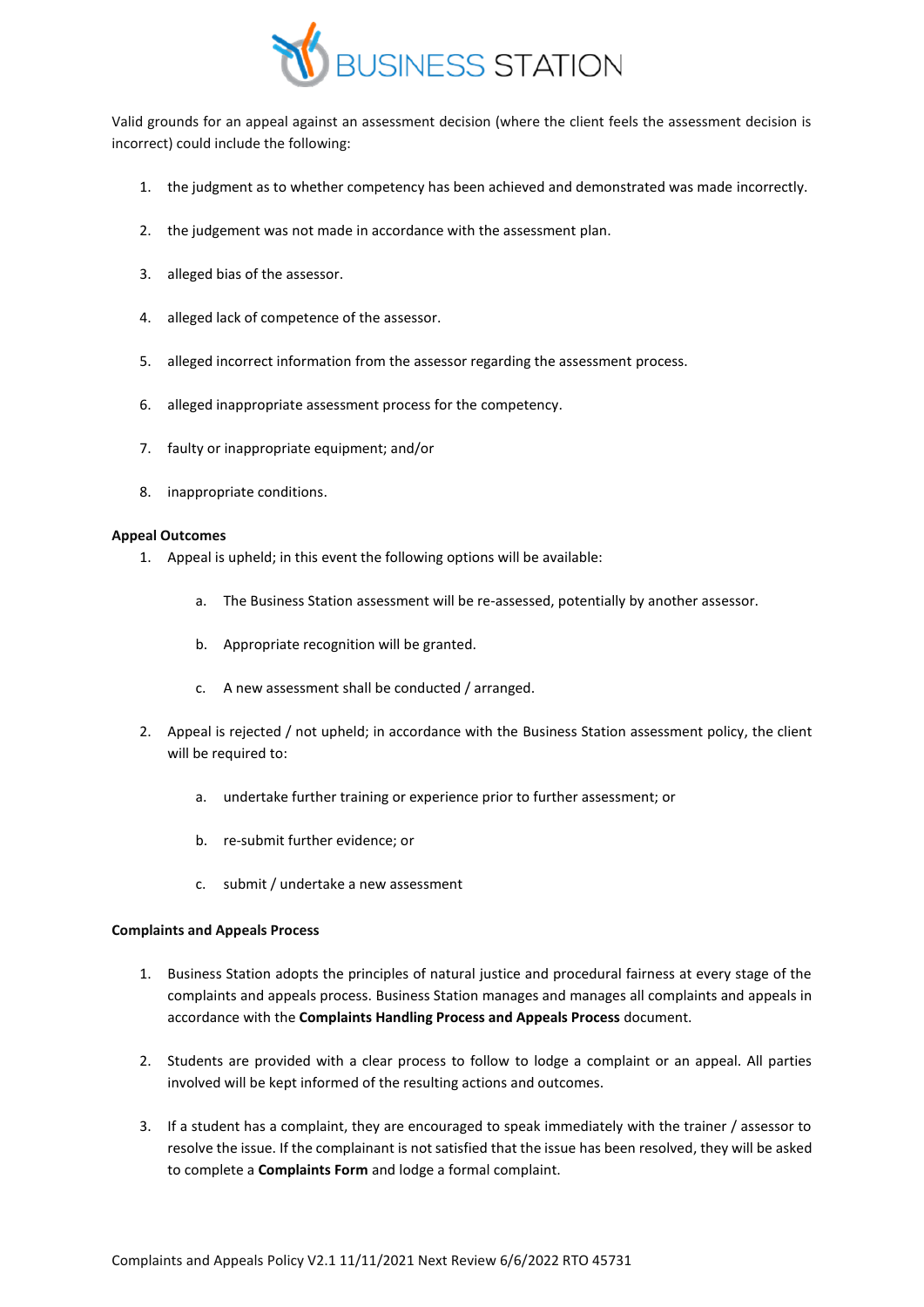

- 4. The complaint resolution procedure is based on the understanding that no action will be taken without consulting the complainant and respondent, using a process of discussion, cooperation, and conciliation. The rights of the complainant and respondent will be acknowledged and protected throughout the complaint resolution process, including the conduct of separate interviews initially.
- 5. In the interest of confidentiality, the number of people involved in the resolution process will be kept to a minimum. All complaints will be managed as staff-in-confidence and will not affect or bias the progress of the client in any current of future training.
- 6. Final decisions will be made by the RTO Manager of Business Station or an independent party to the complainant.
- 7. If the complaints process fails to resolve the complaint or the complainant is not satisfied with the outcome of the complaint, the matter will be referred to an independent third party for review, at the request of the complainant. The complainant will be advised of all costs incurred by the third-party review.
- 8. Business Station reserves the right to nominate or agree to the independent party and will cooperate fully with the independent third-party review.

## **Consumer Protection Officer**

At Business Station, the RTO Manager will be appointed the Consumer Protection Officer. The Consumer Protection Officer will be the primary point of contact for all complaints and appeals.

The RTO Manager Error! Bookmark not defined. may delegate responsibility for the resolution of the complaint and appeal if necessary. Business Station will ensure that its staff and those acting on its behalf in accordance with the Business Station's Code of Conduct and Appeals Policy.

## **MONITORING AND IMPROVEMENT**

All complaints and appeals will be discussed at Management Meetings and/or at Continuous Improvement Meetings to identify potential causes of complaints or appeals, to discuss appropriate corrective action to eliminate or mitigate the likelihood of re-occurrence, and to identify an opportunity for continuous improvement of the processes.